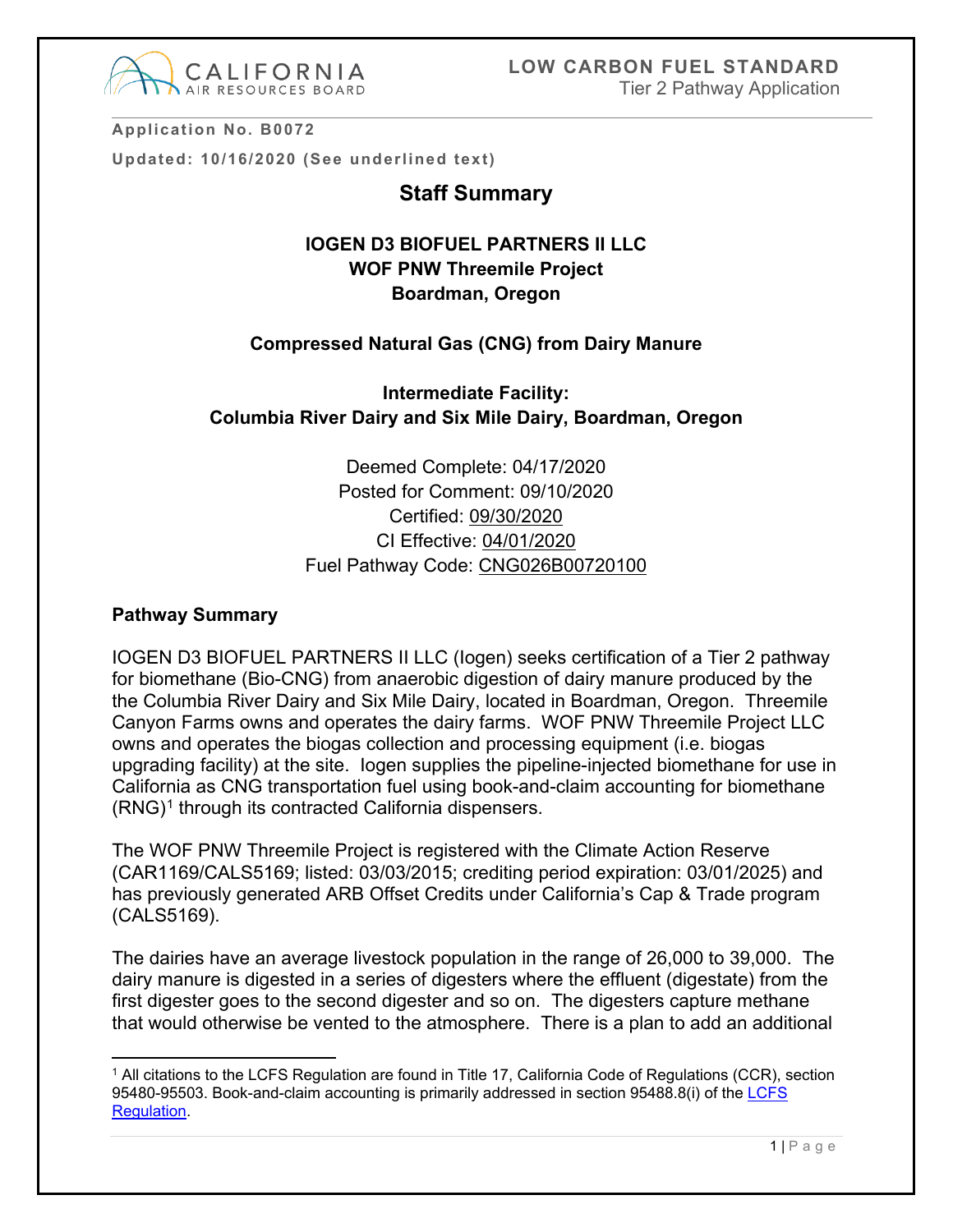digester in a series and the applicant has elected to add a conservative margin of safety to account for the expected energy use and additional biogas production from the new digester. The biogas from all digesters is collected and sent to the upgrading unit. The raw biogas is cleaned to remove  $H_2S$ ,  $CO_2$  and moisture using scrubbers, absorption and stripper columns and a dryer. The tail gas produced by the stripper is vented to the atmosphere. The upgraded biomethane is blended with propane to meet commercial pipeline specifications before injecting into the pipeline. The facility uses propane, natural gas and grid electricity for digester and upgrading facility operations.

For the digester project, the majority of the fresh manure is flushed and sent to the digester to produce biogas whereas the rest goes to dry lot. The effluent produced by the digester is subjected to solid-liquid separation through a series of screens, screw presses, and conveyor belt feeders. The separated solids are recovered and used as animal bedding whereas the liquid stream goes to an effluent pond from where it is sent to land application as fertilizer.

In the baseline, prior to installation of the digesters, the majority of manure from barns and less than half of manure from open corrals was flushed with water. The flushed manure was sent to roller drum screens and clarifiers to remove solids prior to treatment in an anaerobic lagoon system comprised of 13 holding ponds of varying size with at least one meter in depth. The recovered solids were composted in windrows and used as bedding material. The remaining manure was scraped and sent to dry lot.

### **Carbon Intensities of Dairy Manure to RNG Pathways**

The carbon intensity (CI) value is calculated based on life cycle analysis using a modified version of the board-approved Tier 1 Simplified CI Calculator for Biomethane from Anaerobic Digestion of Dairy and Swine Manure<sup>[2](#page-1-0)</sup> as described in the applicant's Life Cycle Analysis (LCA) Report. The modified calculator has been determined to be equivalent or superior to CA-GREET3.0 as per section 95488.3(a).

The applicant has supplied three months of operational data and supporting information (August - October 2019) to determine CI. The calculator is modified to account for fugitive emissions in excess of the default (2%) as determined by energy balance at the upgrading facility. The calculator is modified to account for the use of propane for digester heating. The applicant has also supplied supporting calculations for volatile solid (VS) fractions input to each manure treatment system. The amount of VS removed by separators is determined by measuring total solid and VS content of the digester effluent before and after separation. This value is used in calculating adjusted VS fractions entering the effluent pond (section L4) and non-anaerobic treatment (section L5) in the Simplified CI Calculator for Biomethane from Anaerobic Digestion of Dairy and Swine Manure.

<span id="page-1-0"></span><sup>&</sup>lt;sup>2</sup> The Tier 1 Simplified CI Calculator for Biomethane from Anaerobic Digestion of Dairy and Swine Manure (August 13, 2018), incorporated by reference in the LCFS Regulation, section 95488.3(b).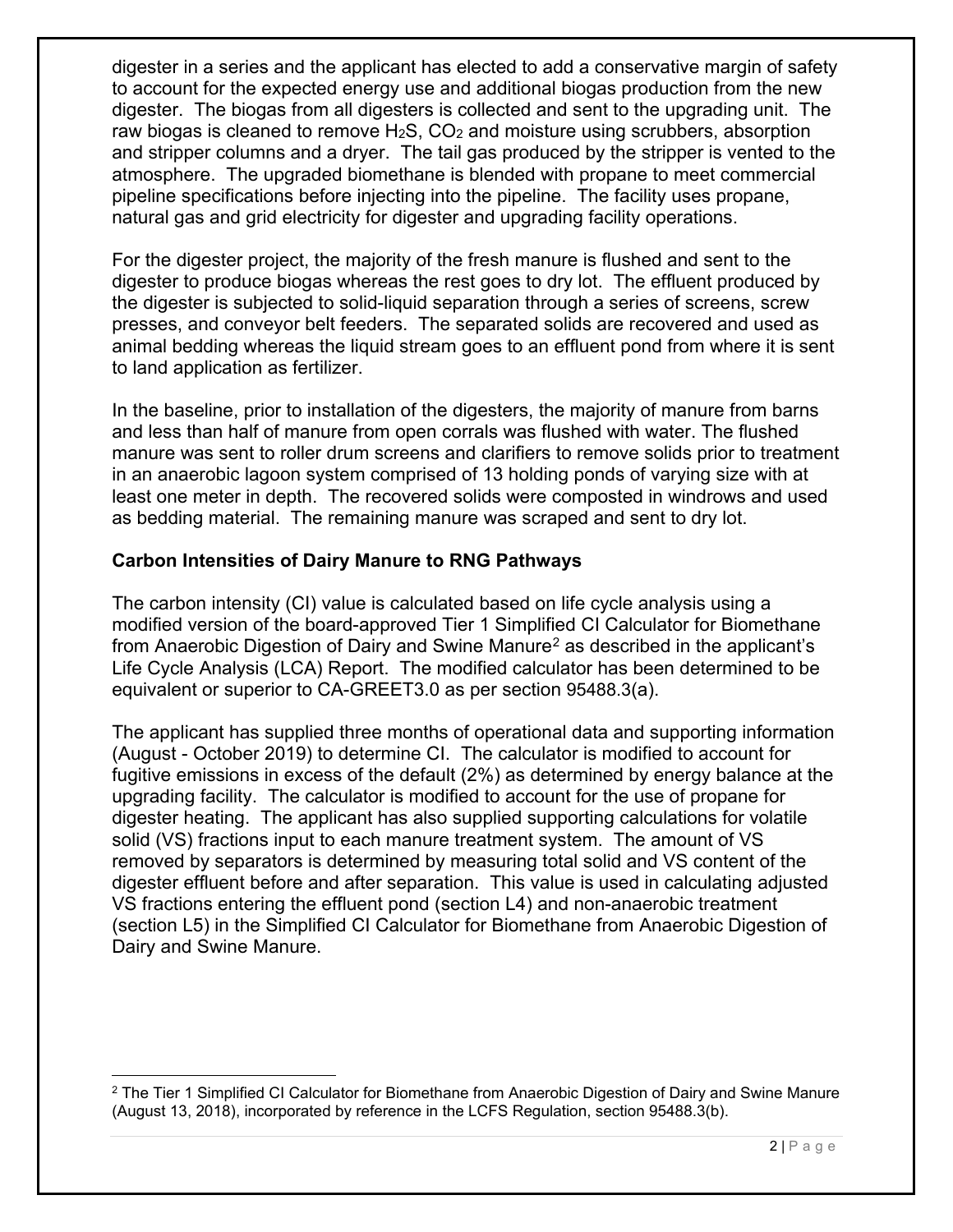The following table lists the proposed CI for this pathway.

## **Proposed Pathway CI**

| <b>Fuel &amp; Feedstock</b>                             | <b>Pathway FPC</b> | <b>Pathway Description</b>                                                                                                                                                             | Carbon<br><b>Intensity</b><br>(gCO2e/MJ) |
|---------------------------------------------------------|--------------------|----------------------------------------------------------------------------------------------------------------------------------------------------------------------------------------|------------------------------------------|
| Compressed<br>Natural Gas<br>(CNG) from Dairy<br>Manure | CNG026B00720100    | Renewable Natural Gas (RNG) from Dairy<br>Manure at Columbia River Dairy and<br>Six Mile Farms, upgraded in Boardman,<br>Oregon; RNG pipelined to California for<br>transportation use | -188.78                                  |

# **Operating Conditions**

The certified CI values in the above table may be used to report and generate credits for fuel quantities that are produced at the facility in the manner described in the applicant's LCA report, and dispensed for transportation use in California, subject to the following requirements and conditions:

- 1. Fuel pathway holders are subject to the requirements of the California Air Resources Board's (CARB) Low Carbon Fuel Standard (LCFS) regulation, which appears at sections 95480 to 95503 of title 17, California Code of Regulations. Requirements include ongoing monitoring, reporting, recordkeeping, and thirdparty verification of operational CI and a controlled process for providing product transfer documents or other similar records to counterparties or CARB.
- 2. CARB has reviewed the contractual agreements between the pathway holder, upgrader, marketer, and natural gas fuel dispensing entities. To confirm compliance with Annual Fuel Pathway Report requirements, the pathway holder shall notify CARB of any change in existing contracts that were submitted to CARB with the fuel pathway application, including any new contracts and termination of existing contracts, with any entity engaged in the transfer, purchase, or sale of biomethane and its environmental attributes. Failure to notify CARB of such a change could result in enforcement action and could invalidate this fuel pathway.
- 3. The biomethane and its environmental attributes claimed under this pathway shall not be claimed by any entity for any other purpose, nor under any other program notwithstanding the exceptions listed in LCFS Regulation section 95488.8(i) $(2)$ . The LCFS places no restriction on the use of any voluntary emission reduction credits generated by the project for emissions that are demonstrated to be additional to reductions claimed under the LCFS.
- 4. The fuel pathway holder must include the assumptions and calculations used to establish the fraction of solids input to each manure management system in its Annual Fuel Pathway Report submitted to CARB for third-party verification of the operational CI.